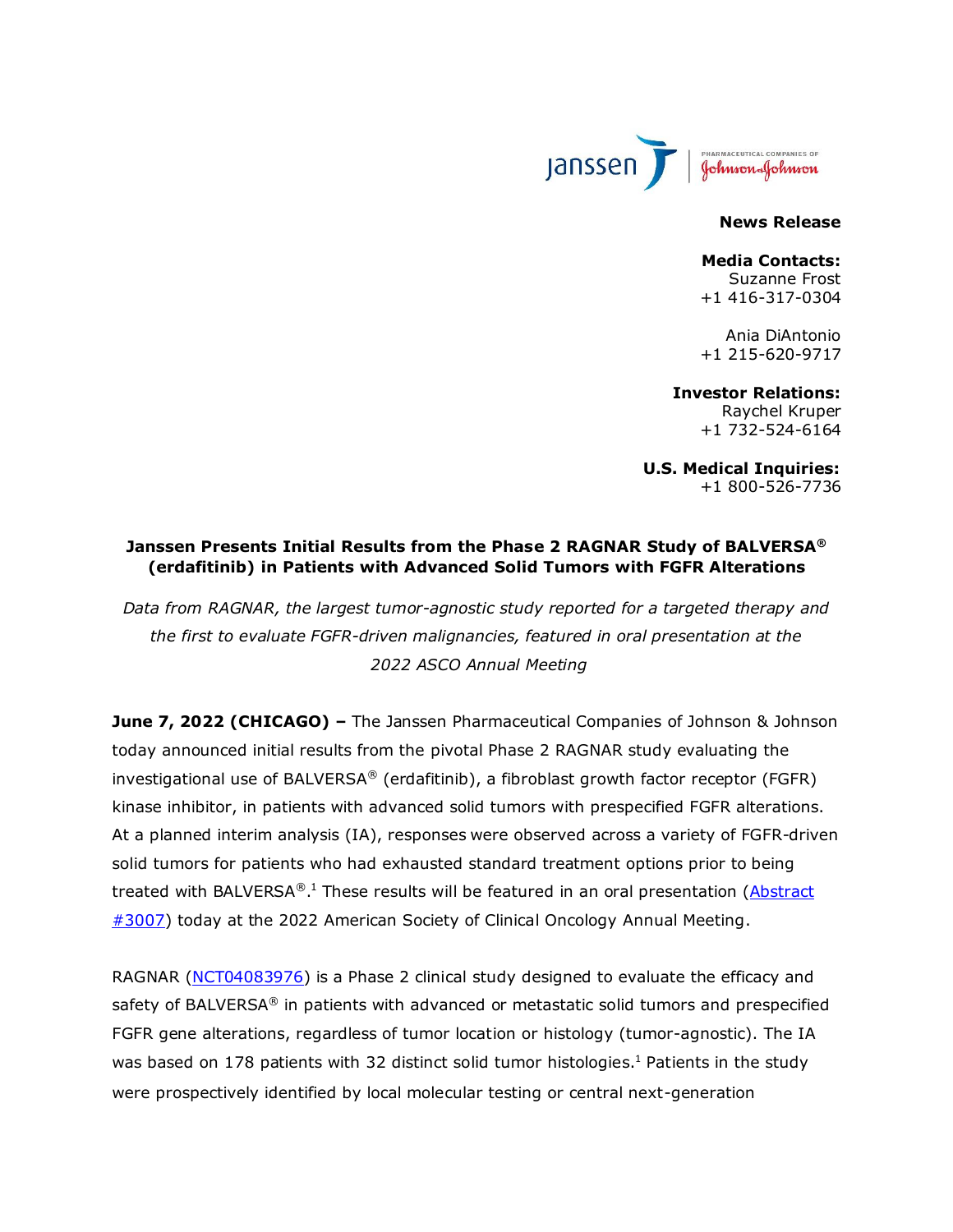sequencing (NGS); the most common tumor types were cholangiocarcinoma (bile duct cancer)  $(n=31)$ , high-grade glioma (tumor of the brain or spinal cord)  $(n=29)$ , breast cancer (n=14), pancreatic cancer (n=13) and squamous non-small cell lung cancer (n=11)[.](#page-0-0)<sup>1</sup> The study also included tumors that occur less frequently in the real world such as salivary gland and parathyroid carcinomas (rare endocrine malignancies), as well as tumors of unknown primary origin[.](#page-0-0) $1$  Study participants were heavily pretreated, with 74.7 percent  $(n=133)$  having received two or more prior lines of therapy[.](#page-0-0)<sup>1</sup>

The primary endpoint of the RAGNAR study is the overall response rate (ORR) as assessed by an independent review committee (IRC). At the IA data cutoff, IRC assessed an ORR of 29.2 percent (95 percent confidence interval [CI], 22.7-36.5) and a disease control rate (DCR) of 72.5 percent (95 percent CI, 65.3-78.9) for the overall tumor-agnostic patient population[.](#page-0-0)<sup>1</sup> Investigators observed responses in 14 distinct tumor types. This included responses in hard-to-treat malignancies such as salivary gland cancer (100 percent ORR; treated n=5, responders n=5), pancreatic cancer (31 percent ORR; treated n=13, responders n=4) and glioblastoma (21 percent ORR; treated n=29, responders=6)[.](#page-0-0)<sup>1</sup> Investigators also observed an overall 7.1-month median duration of response (DOR) (95 percent CI, 5.5-9.3). At the data cutoff, 51.1 percent (n=24) of patients who had responded to treatment continued to show a response.<sup>[1](#page-0-0)</sup> The primary analysis for all patients treated in this RAGNAR cohort, known as the broad panel cohort, is anticipated later this year.

The safety profile of BALVERSA® observed in RAGNAR was consistent with the known safety profile of BALVERSA® in metastatic urothelial carcinoma (mUC). Across tumor types, 44.9 percent of patients experienced adverse events of grade three or above[.](#page-0-0)<sup>1</sup> Adverse events were manageable with supportive care and treatment interruptions or reductions, when necessary[.](#page-0-0)<sup>1</sup> The discontinuation rate due to drug-related adverse events was 7.3 percent.<sup>1</sup>

"Diagnostic advances in the identification of FGFR gene alterations have opened the door to targeted, tumor-agnostic treatment approaches for patients," said Yohann Loriot, M.D., Ph.D., Institut Gustave Roussy and University of Paris-Saclay, and principal study investigator.‡ "Results from the RAGNAR study show that, through the targeted inhibition of FGFR receptors, we may be able to tailor treatment for patients with advanced FGFR-driven cancers, regardless of tumor location or histology."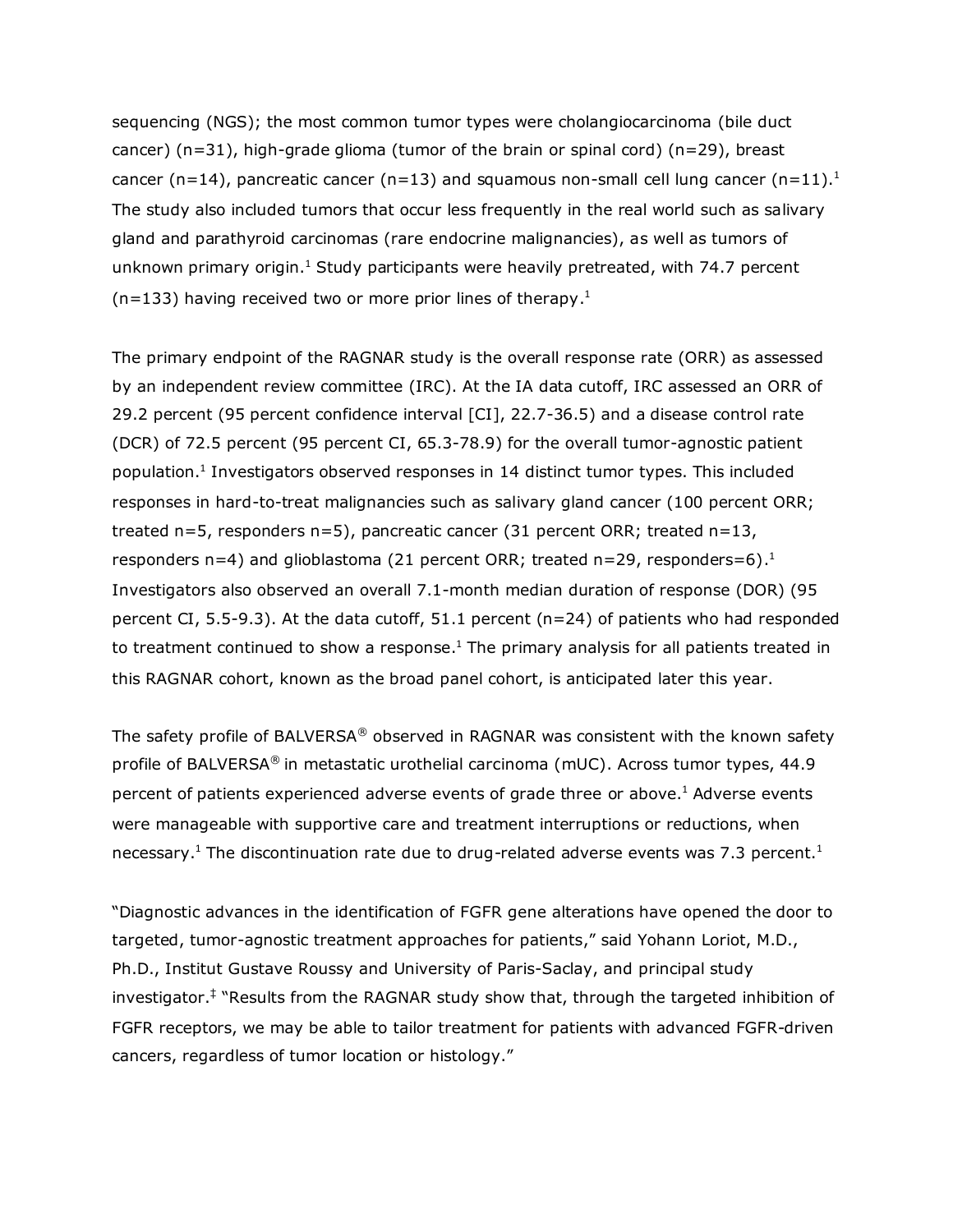In 2019, BALVERSA® was granted accelerated approval by the U.S. Food and Drug Administration (FDA) as a targeted therapy for adult patients with locally advanced or mUC with susceptible FGFR2 or FGFR3 alterations and who have progressed during or following at least one line of prior platinum-containing chemotherapy, including within 12 months of neoadjuvant or adjuvant platinum-containing chemotherapy.<sup>2</sup>

<span id="page-2-1"></span>"Janssen is committed to advancing precision medicine approaches for the treatment of patients with biomarker-driven cancers, an area of clear unmet need," said Kiran Patel, M.D., Vice President, Clinical Development, Solid Tumors, Janssen Research & Development, LLC. "RAGNAR, Janssen's first tumor-agnostic study, demonstrates our commitment to understand the biology of disease, identify new treatment pathways and improve patient outcomes. We look forward to progressing the development of BALVERSA for these patients and sharing additional updates on this program in the future."

### **About FGFR Alterations**

<span id="page-2-0"></span>Fibroblast growth factor receptors are a family of receptor tyrosine kinases that help cells grow, survive and multiply; FGFRs play a key role in several biological processes including tissue repair, inflammatory response and metabolism.<sup>3,4,5</sup> Fusions or mutations in the genes that control FGFR (known as FGFR1–4 alterations) may lead to the development and progression of certain cancers by increasing tumor cell growth and survival[.](#page-2-0)<sup>5</sup> Patients with advanced, FGFR-driven solid tumors who have exhausted standard treatment options typically face a poor prognosis.

#### **About the RAGNAR Study**

RAGNAR [\(NCT04083976\)](https://clinicaltrials.gov/ct2/show/NCT04083976) is a Phase 2 clinical trial evaluating the safety and efficacy of BALVERSA® in patients with advanced solid tumors, regardless of cancer type or tumor location (tumor-agnostic), driven by FGFR1–4 alterations. Patients in the trial have progressed on or after at least one line of systemic therapy and have no alternative standard treatment options. Following screening by local molecular testing or central NGS, patients are enrolled in four separate cohorts: a broad panel cohort of patients with pathogenic FGFR mutations or gene fusions (tumor histologies evaluated include but are not limited to cholangiocarcinoma [bile duct cancer], high- and low-grade glioma [a tumor type occurring in the brain or spinal cord], breast, pancreatic, squamous and non-squamous nonsmall cell lung cancer, colorectal, endometrial, esophageal, salivary gland, ovarian, duodenal [cancer occurring in the first part of the small intestine], thyroid and cancer of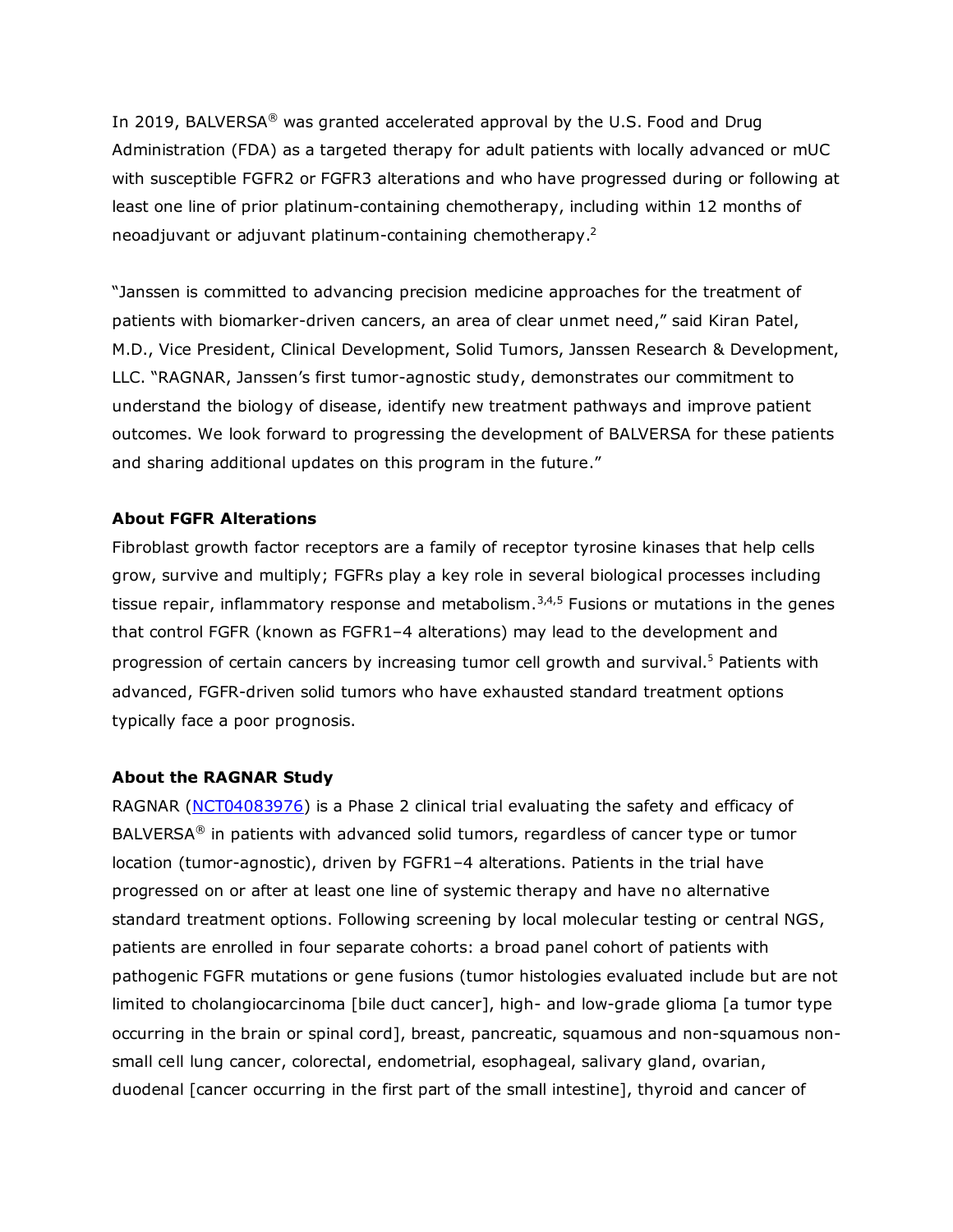unknown primary origin); an exploratory cohort of patients with other FGFR mutations; a cholangiocarcinoma expansion cohort; and a pediatric cohort of patients ages 6 to 17 with FGFR alterations[.](#page-0-0)<sup>1</sup>

The primary endpoint of RAGNAR is IRC-assessed ORR. Key secondary endpoints include investigator-assessed ORR, DOR, DCR, clinical benefit rate, progression free survival, overall survival and incidence and severity of adverse events.

### **About BALVERSA**®

BALVERSA<sup>®</sup> (erdafitinib) is a once-daily, oral FGFR kinase inhibitor that is [approved](https://www.jnj.com/balversa-erdafitinib-receives-u-s-fda-approval-for-the-treatment-of-patients-with-locally-advanced-or-metastatic-urothelial-carcinoma-with-certain-fgfr-genetic-alterations) by the U.S. FDA for the treatment of adults with locally advanced or mUC that has susceptible FGFR3 or FGFR2 genetic alterations and has progressed during or following at least one line of platinum-containing chemotherapy, including within 12 months of neoadjuvant or adjuvant platinum-containing chemotherapy. Patients are selected for therapy based on an FDA-approved companion diagnostic for BALVERSA®. Information on FDA-approved tests for the detection of FGFR genetic alterations in urothelial cancer is available at: [http://www.fda.gov/CompanionDiagnostics.](http://www.fda.gov/CompanionDiagnostics) This indication is approved under accelerated approval based on tumor response rate. Continued approval for this indication may be contingent upon verification and description of clinical benefit in confirmatory trials.  $2^{,6}$ 

In addition to RAGNAR, BALVERSA® is being studied in clinical trials including the Phase 3 THOR [\(NCT03390504\)](https://clinicaltrials.gov/ct2/show/NCT03390504) study evaluating BALVERSA® versus standard of care, consisting of chemotherapy (docetaxel or vinflunine) or anti-PD-1 agent pembrolizumab, in participants with advanced urothelial cancer and selected FGFR aberrations with disease progression following one or two prior lines of therapy; and the randomized Phase 2 THOR-2 [\(NCT04172675\)](https://www.clinicaltrials.gov/ct2/show/NCT04172675?term=NCT04172675&draw=2&rank=1) study examining BALVERSA® versus investigator choice of intravesical chemotherapy in participants who received Bacillus Calmette-Guérin and recurred with high risk non-muscle-invasive bladder cancer.<sup>7,8</sup>

In 2008, Janssen Pharmaceutica NV entered into an exclusive worldwide license and collaboration agreement with Astex Pharmaceuticals to develop and commercialize BALVERSA®.

For more information, visit [www.BALVERSA.com.](http://www.balversa.com/)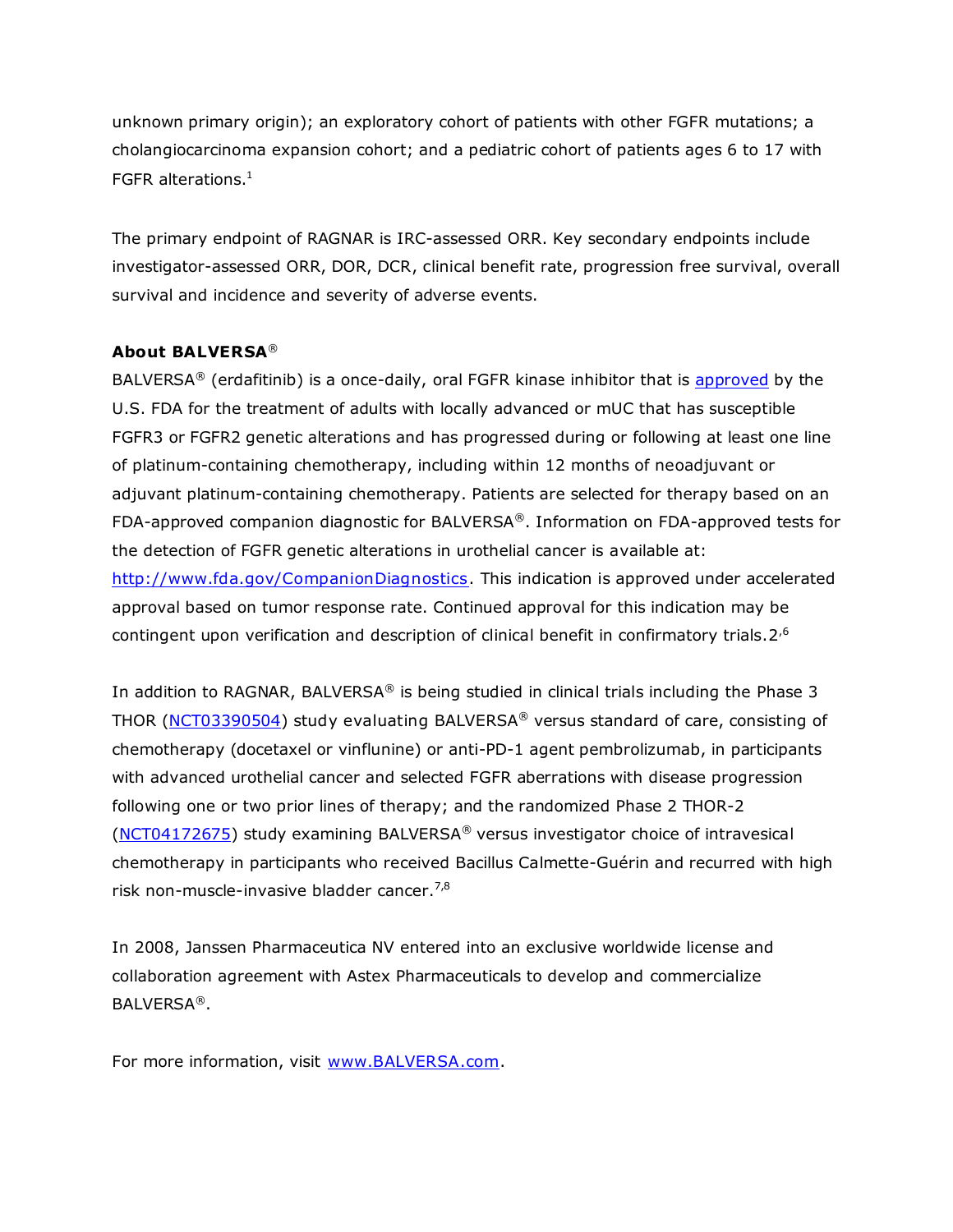# **BALVERSA® IMPORTANT SAFETY INFORMATION**

### **Warnings and Precautions**

**Ocular Disorders –** BALVERSA<sup>®</sup> can cause ocular disorders, including central serous retinopathy/retinal pigment epithelial detachment (CSR/RPED) resulting in visual field defect.

CSR/RPED was reported in 25% of patients treated with BALVERSA<sup>®</sup>, with a median time to first onset of 50 days. Grade 3 CSR/RPED, involving central field of vision, was reported in 3% of patients. CSR/RPED resolved in 13% of patients and was ongoing in 13% of patients at the study cutoff. CSR/RPED led to dose interruptions and reductions in 9% and 14% of patients, respectively, and 3% of patients discontinued BALVERSA<sup>®</sup>. Dry eye symptoms occurred in 28% of patients during treatment with BALVERSA® and were Grade 3 in 6% of patients. All patients should receive dry eye prophylaxis with ocular demulcents as needed.

Perform monthly ophthalmological examinations during the first 4 months of treatment and every 3 months afterwards, and urgently at any time for visual symptoms. Ophthalmological examination should include assessment of visual acuity, slit lamp examination, fundoscopy, and optical coherence tomography. Withhold BALVERSA® when CSR occurs and permanently discontinue if it does not resolve within 4 weeks or if Grade 4 in severity. For ocular adverse reactions, follow the dose modification guidelines *[see Dosage and Administration (2.3)]*.

**Hyperphosphatemia and Soft Tissue Mineralization** – BALVERSA® can cause hyperphosphatemia leading to soft tissue mineralization, cutaneous calcinosis, non-uremic calciphylaxis and vascular calcification. Increases in phosphate levels are a pharmacodynamic effect of BALVERSA® *[see Pharmacodynamics (12.2)]*. Hyperphosphatemia was reported as adverse reaction in 76% of patients treated with BALVERSA<sup>®</sup>. The median onset time for any grade event of hyperphosphatemia was 20 days (range:  $8-116$ ) after initiating BALVERSA®. Thirty-two percent of patients received phosphate binders during treatment with BALVERSA®. Cutaneous calcinosis, non-uremic calciphylaxis and vascular calcification have been observed in 0.3% of patients treated with BALVERSA®.

Monitor for hyperphosphatemia throughout treatment. In all patients, restrict phosphate intake to 600-800 mg daily. If serum phosphate is above 7.0 mg/dL, consider adding an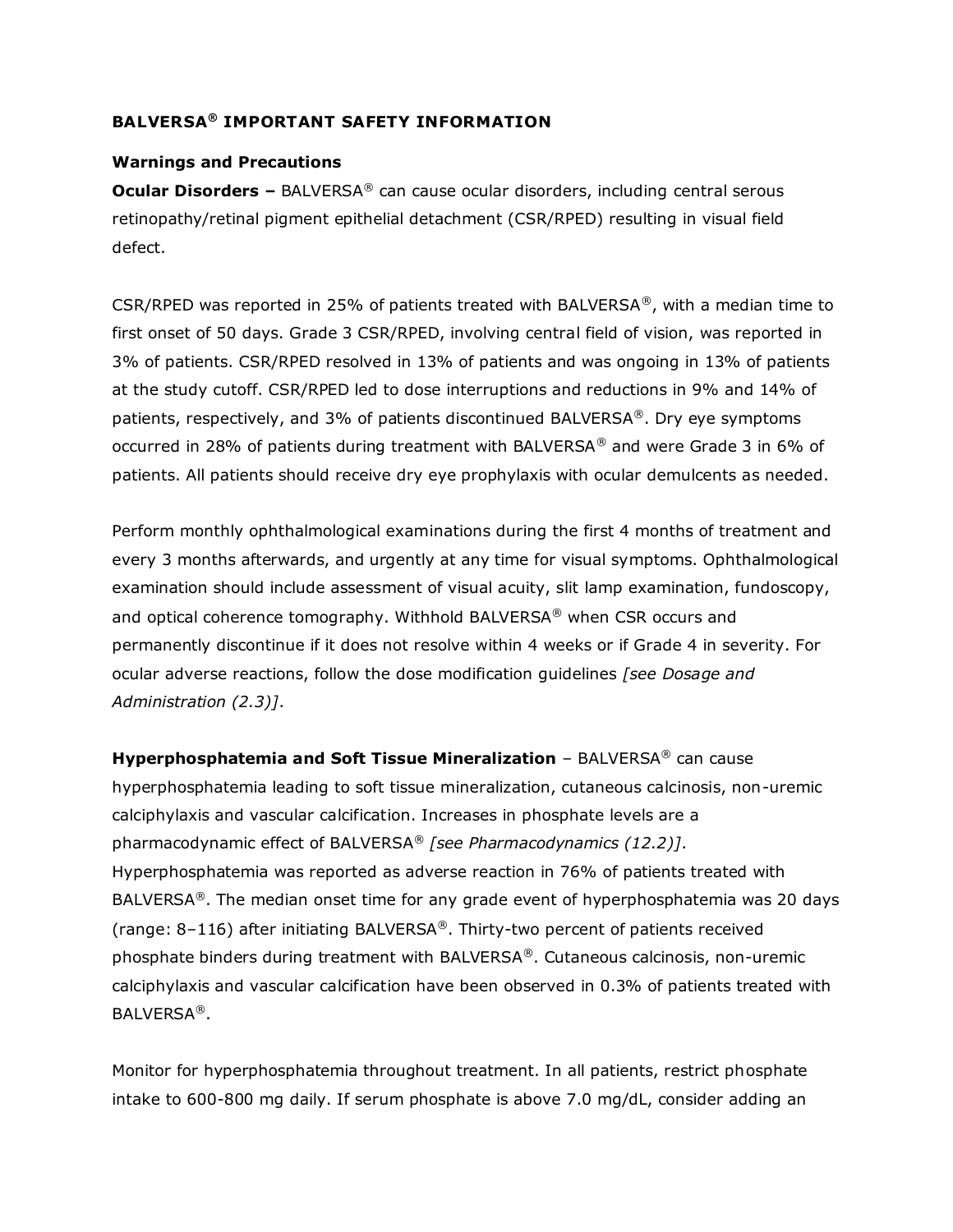oral phosphate binder until serum phosphate level returns to <5.5 mg/dL. Withhold, dose reduce, or permanently discontinue BALVERSA® based on duration and severity of hyperphosphatemia *[see Dosage and Administration (2.3), Table 2: Dose Modifications for Adverse Reactions].* 

**Embryo-fetal Toxicity** – Based on the mechanism of action and findings in animal reproduction studies, BALVERSA® can cause fetal harm when administered to a pregnant woman. In a rat embryo-fetal toxicity study, erdafitinib was embryotoxic and teratogenic at exposures less than the human exposures at all doses studied. Advise pregnant women of the potential risk to the fetus. Advise female patients of reproductive potential to use effective contraception during treatment with BALVERSA® and for one month after the last dose. Advise male patients with female partners of reproductive potential to use effective contraception during treatment with BALVERSA® and for one month after the last dose *[see Use in Specific Populations (8.1, 8.3) and Clinical Pharmacology (12.1)]*.

### **Most common adverse reactions including laboratory abnormalities ≥20%:**

Phosphate increased (76%), stomatitis (56%), fatigue (54%), creatinine increased (52%), diarrhea (47%), dry mouth (45%), onycholysis (41%), alanine aminotransferase increased (41%), alkaline phosphatase increased (41%), sodium decreased (40%), decreased appetite (38%), albumin decreased (37%), dysgeusia (37%), hemoglobin decreased (35%), dry skin (34%), aspartate aminotransferase increased (30%), magnesium decreased (30%), dry eye (28%), alopecia (26%), palmar-plantar erythrodysesthesia syndrome (26%), constipation (28%), phosphate decreased (24%), abdominal pain (23%), calcium increased (22%), nausea (21%), and musculoskeletal pain (20%). The most common Grade 3 or greater adverse reactions  $(>1\%)$  were stomatitis (9%), nail dystrophy\*, palmarplantar erythrodysesthesia syndrome (6%), paronychia (3%), nail disorder\*, keratitis† , onycholysis\* (10%), and hyperphosphatemia.

\*Included within onycholysis. †Included within dry eye.

- An adverse reaction with a fatal outcome in 1% of patients was acute myocardial infarction.
- Serious adverse reactions occurred in 41% of patients, including eye disorders  $(10\%)$ .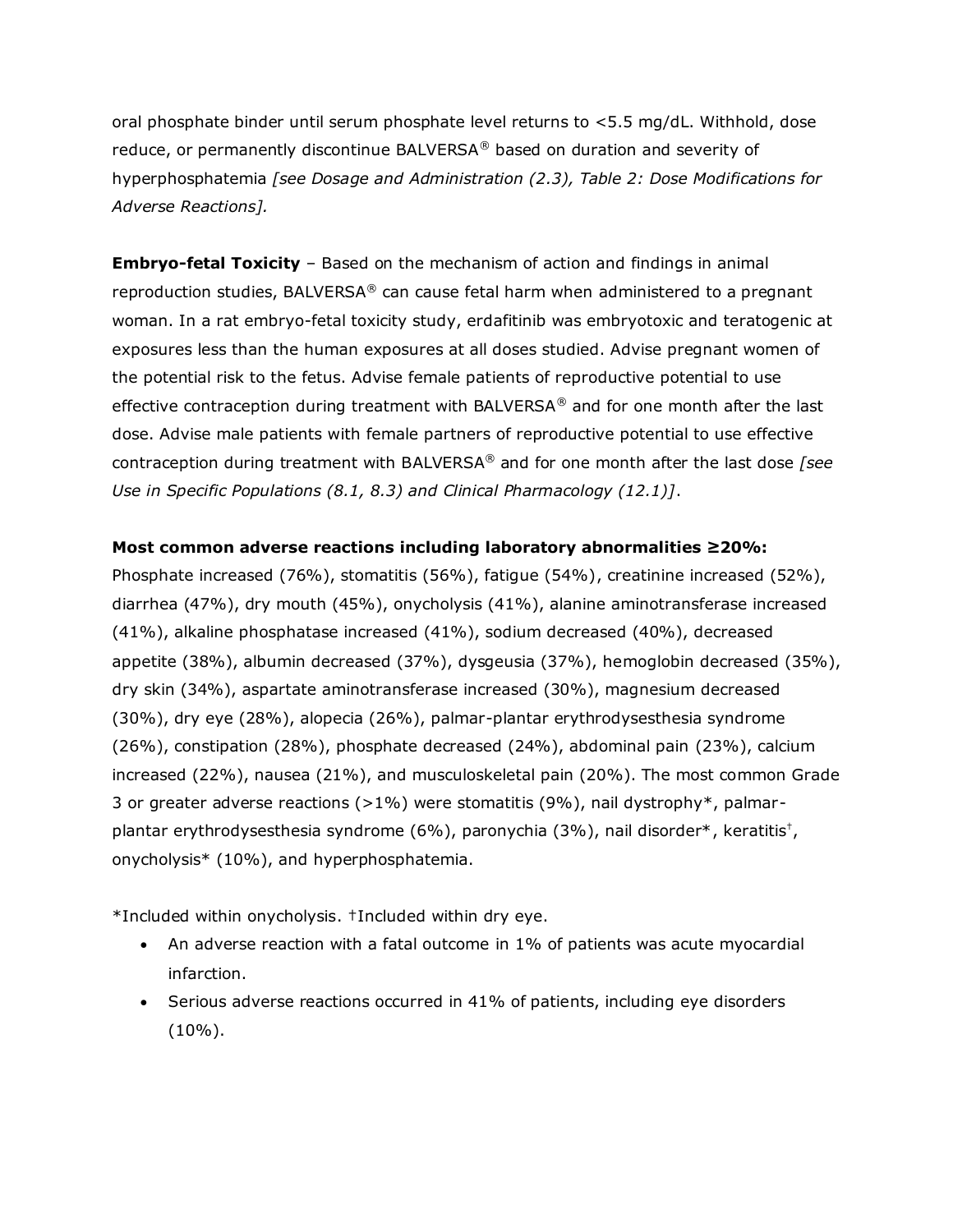- Permanent discontinuation due to an adverse reaction occurred in 13% of patients. The most frequent reasons for permanent discontinuation included eye disorders  $(6\%)$ .
- Dosage interruptions occurred in 68% of patients. The most frequent adverse reactions requiring dosage interruption included hyperphosphatemia (24%), stomatitis (17%), eye disorders (17%), and palmar-plantar erythrodysesthesia syndrome (8%).
- Dose reductions occurred in 53% of patients. The most frequent adverse reactions for dose reductions included eye disorders (23%), stomatitis (15%), hyperphosphatemia (7%), palmar-plantar erythrodysesthesia syndrome (7%), paronychia (7%), and nail dystrophy (6%).

# **Drug Interactions**

- Moderate CYP2C9 or strong CYP3A4 Inhibitors: Consider alternative agents or monitor closely for adverse reactions. (7.1)
- Strong CYP2C9 or CYP3A4 inducers: Avoid concomitant use with BALVERSA<sup>®</sup>. (7.1)
- Moderate CYP2C9 or CYP3A4 inducers: Increase BALVERSA<sup>®</sup> dose up to 9 mg. (7.1)
- Serum phosphate level-altering agents: Avoid concomitant use with agents that can alter serum phosphate levels before the initial dose modification period. (2.3, 7.1)
- CYP3A4 substrates: Avoid concomitant use with sensitive CYP3A4 substrates with narrow therapeutic indices. (7.2)
- OCT2 substrates: Consider alternative agents or consider reducing the dose of OCT2 substrates based on tolerability. (7.2)
- P-gp substrates: Separate BALVERSA<sup>®</sup> administration by at least 6 hours before or after administration of P-gp substrates with narrow therapeutic indices. (7.2)

# **Use in Specific Populations**

**Lactation –** Because of the potential for serious adverse reactions from erdafitinib in a breastfed child, advise lactating women not to breastfeed during treatment with BALVERSA<sup>®</sup> and for one month following the last dose.

Please see the full **[Prescribing Information](http://www.janssenlabels.com/package-insert/product-monograph/prescribing-information/BALVERSA-pi.pdf)** for BALVERSA®.

# **About the Janssen Pharmaceutical Companies of Johnson & Johnson**

At Janssen, we're creating a future where disease is a thing of the past. We're the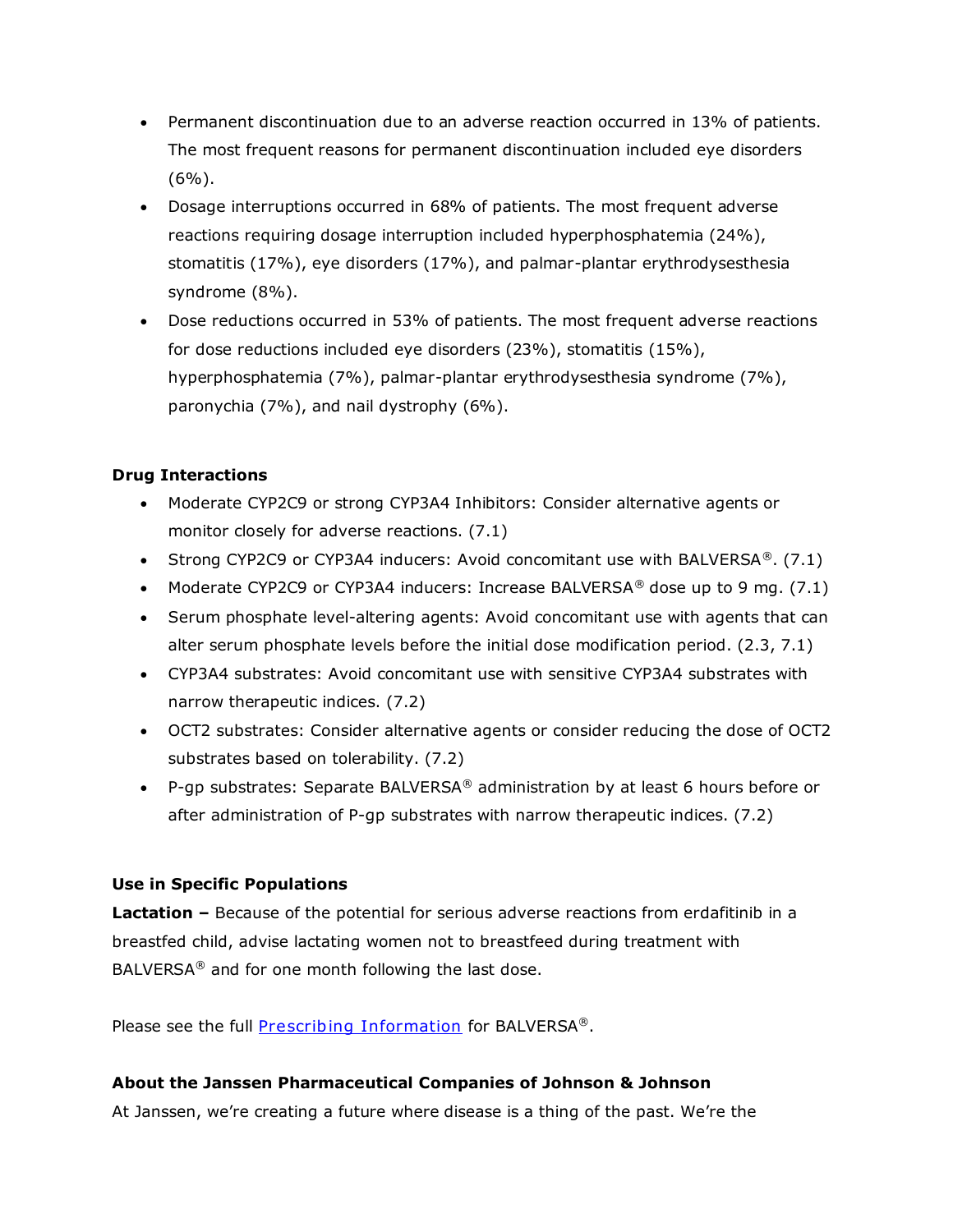Pharmaceutical Companies of Johnson & Johnson, working tirelessly to make that future a reality for patients everywhere by fighting sickness with science, improving access with ingenuity, and healing hopelessness with heart. We focus on areas of medicine where we can make the biggest difference: Cardiovascular, Metabolism, & Retina; Immunology; Infectious Diseases & Vaccines; Neuroscience; Oncology; and Pulmonary Hypertension.

Learn more at [www.janssen.com.](https://www.janssen.com/) Follow us at [@JanssenGlobal](https://twitter.com/JanssenGlobal) and [@JanssenUS.](https://twitter.com/JanssenUS?ref_src=twsrc%5Egoogle%7Ctwcamp%5Eserp%7Ctwgr%5Eauthor) Janssen Research & Development, LLC, Janssen Biotech, Inc. and Janssen Pharmaceutica NV are part of the Janssen Pharmaceutical Companies of Johnson & Johnson.

# # #

‡Dr. Loriot has served as a consultant to Janssen; he has not been paid for any media work.

#### *Cautions Concerning Forward-Looking Statements*

*This press release contains "forward-looking statements" as defined in the Private Securities Litigation Reform Act of 1995 regarding product development and the potential benefits and treatment impact of BALVERSA® (erdafitinib). The reader is cautioned not to rely on these forward-looking statements. These statements are based on current expectations of future events. If underlying assumptions prove inaccurate or known or unknown risks or uncertainties materialize, actual results could vary materially from the expectations and projections of Janssen Research & Development, LLC, Janssen Pharmaceutica N.V., or any of the other Janssen Pharmaceutical Companies and/or Johnson & Johnson. Risks and uncertainties include, but are not limited to: challenges and uncertainties inherent in product research and development, including the uncertainty of clinical success and of obtaining regulatory approvals; uncertainty of commercial success; manufacturing difficulties and delays; competition, including technological advances, new products and patents attained by competitors; challenges to patents; product efficacy or safety concerns resulting in product recalls or regulatory action; changes in behavior and spending patterns of purchasers of health care products and services; changes to applicable laws and regulations, including global health care reforms; and trends toward health care cost containment. A further list and descriptions of these risks, uncertainties and other factors can be found in Johnson & Johnson's Annual Report on Form 10-K for the fiscal year ended January 2, 2022, including in the sections captioned "Cautionary Note Regarding Forward-Looking Statements" and "Item 1A. Risk Factors," and in Johnson & Johnson's subsequent Quarterly Reports on Form 10-Q and other filings with the Securities and Exchange*